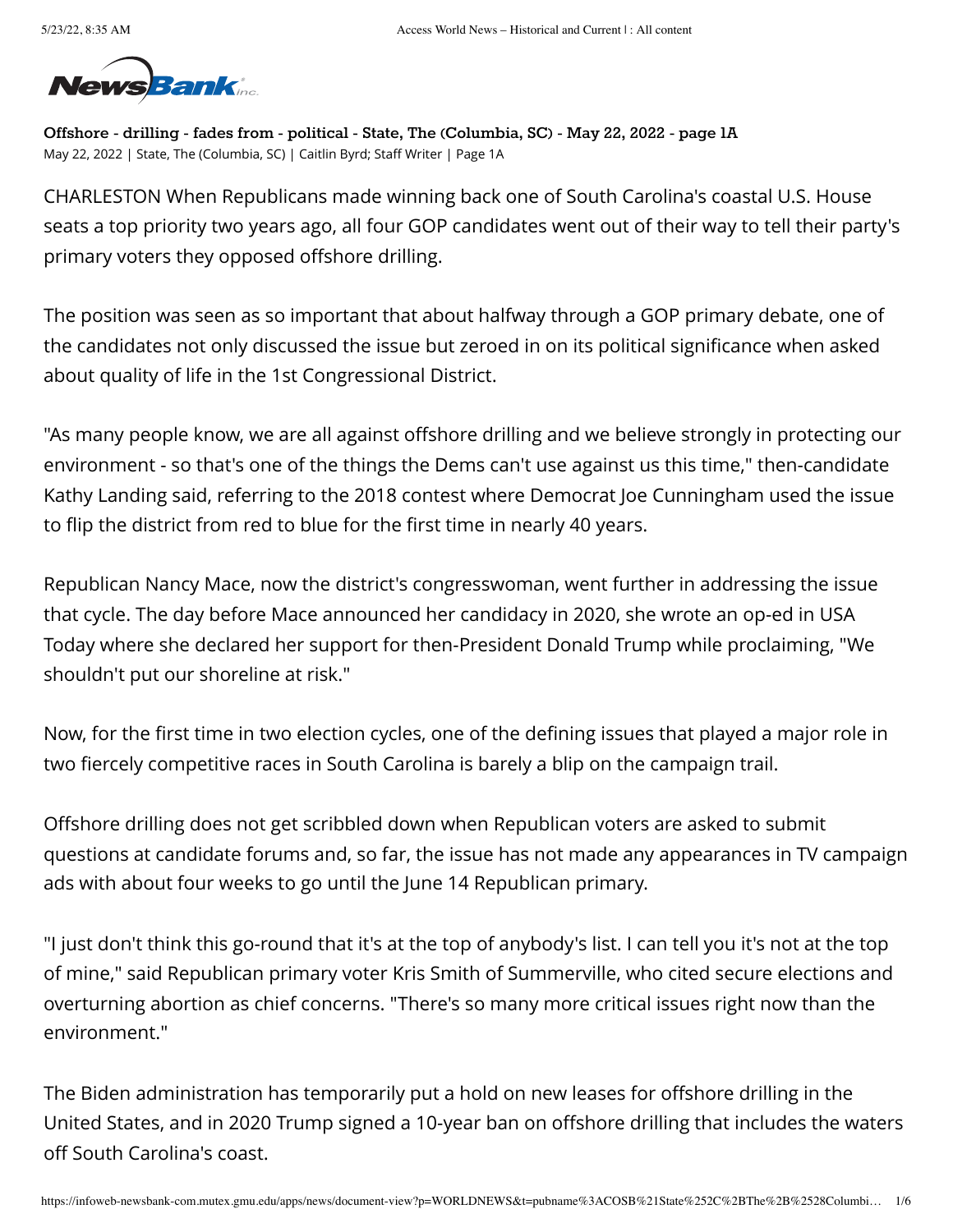But the disappearance of offshore drilling as a central issue in the primary - along with other environmental topics like flooding, sea-level rise and climate change - illustrates a messaging shift in a district with a history of Republicans electing conservatives who also identify as conservationists.

More broadly, it speaks to how nationalized the congressional contest has become, with GOP candidates spending more time talking about the U.S.-Mexico border wall than the sea wall being built around the Charleston peninsula.

"It's risky, right?" said Matthew Nowlin, a political science professor at the College of Charleston. "But this time it's not clear what the politics of the issue are now, given the sort of national mood with concerns about rising energy prices, the war in Ukraine and these other economic issues."

In 2018 and 2020, Nowlin said the "winning position" was clear, with voters largely opposed to offshore drilling off South Carolina's coastline.

But as a fierce primary fight unfolds, the silence on environmental issues like offshore drilling suggests the subject is either a non-starter for GOP primary voters or reflects a political lesson learned, depending on who's asked.

## A lesson learned

At her campaign kickoff event in Summerville last month, Mace's chief primary rival Katie Arrington sought to rewrite her own political history when it came to the topic of offshore drilling.

In 2018, Arrington stunned the nation when she defeated U.S. Rep. Mark Sanford in the Republican primary, handing him his first-ever electoral defeat in a race where she made loyalty to Trump a central part of her message.

However, during the primary campaign Arrington also said she supported Trump's plan to allow drilling, putting her at odds with the majority of voters in a coastal district where the local economy relies heavily on the tourism fueled by its beaches and waters.

Despite repeated attempts to clarify her position in 2018, including a TV ad where she addressed the issue head-on, Cunningham repeatedly cast doubt on Arrington's pledge to keep offshore drilling away from South Carolina.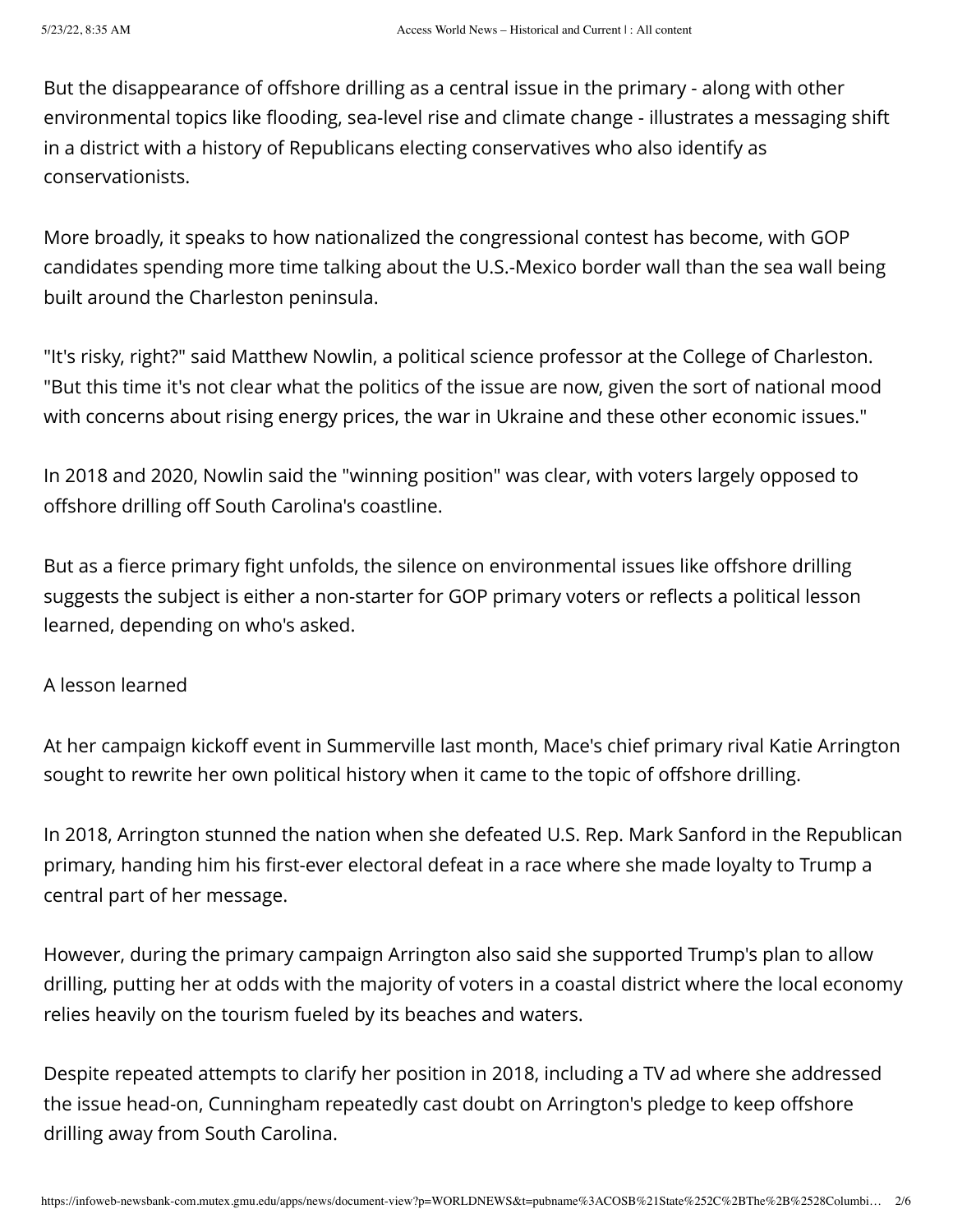He went on to narrowly win the seat, becoming the first Democrat to represent the district in nearly four decades.

"The media, the narrative was all about taking on offshore drilling. No, folks. It was about being where we were in the Trump administration: Energy independent," Arrington said recently in summarizing what happened in that race.

Asked where she stands on offshore drilling, Arrington said in an interview with The State last week, "I oppose it."

She further specified that she also would oppose offshore drilling in the Atlantic, saying "there isn't any oil" there.

Lynz Piper-Loomis, a Republican who is also challenging Mace for the GOP nomination, said she wants to see America become energy independent and would support drilling in Alaska, Texas, Oklahoma and the gulf of Mexico.

Piper-Loomis refused to answer questions about whether she would support or oppose offshore drilling off the coast of South Carolina, reiterating that drilling is "not even a topic of discussion."

"Have we ever seen any attempt to have offshore drilling off the coast of South Carolina?" Piper-Loomis asked. "If truly there was that opportunity, they would have done it a long time ago. They're not going to do drilling there."

Arrington, in a statement, said voters on the campaign trail tell her they are most concerned about inflation and high gas prices.

There are other subtle signs that the issue is no longer in vogue.

A section on offshore drilling has been pushed down to the second page of Mace's campaign website. Meanwhile, Arrington and Piper-Loomis make no mention of the topic on their respective campaign pages.

Former Upstate Republican congressman **Bob Inglis**, who now serves as executive director of RepublicEn, a national nonprofit that advocates for conservative solutions to environmental issues, said it appears Arrington has "figured out this is not an issue to raise" after she struggled to overcome it the last time she ran for the same U.S. House seat.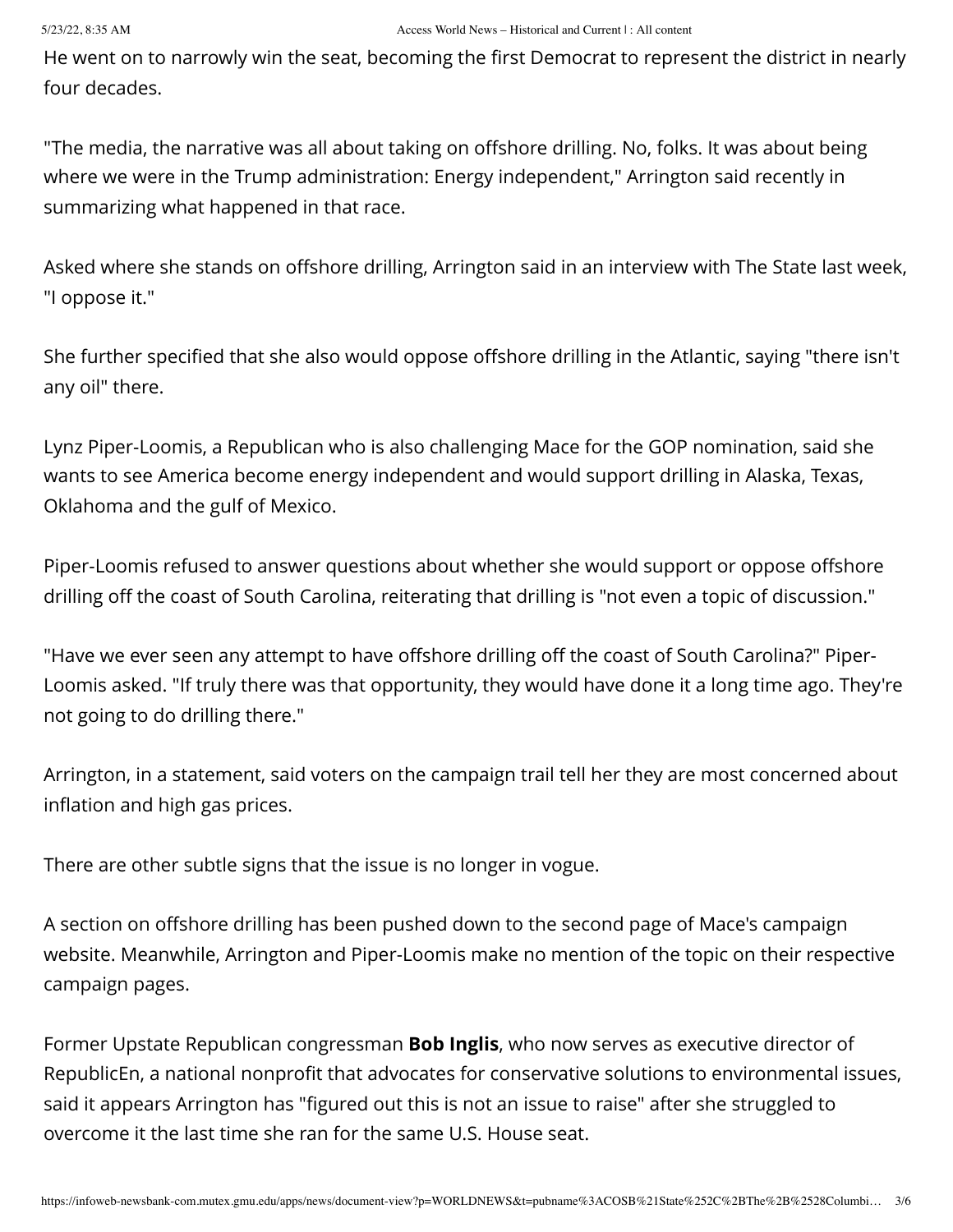"What I assume is going on is that Katie Arrington has found out 'there's no education in the second kick of the mule,' as Sen. (Fritz) Hollings used to say," said **Inglis**, who described the district as more purple than red. "I think she has just learned from the past and she's not raising it and, therefore, Nancy Mace is not raising it down there."

But asked if Republicans are missing an opportunity to address environmental issues, **Inglis** hesitated.

"I just don't know. I get it both ways in my head," **Inglis** said. "If you're an incumbent and you're being challenged, you just have to respond to where the challenge is coming from."

## A shift in focus

So far, Mace has not looked to make Arrington's past comments on offshore drilling a contrast in the intensifying GOP primary.

In an interview, Mace said her stance on offshore drilling is "the same as it's always been."

"I'm opposed to offshore drilling off South Carolina's coast," Mace said, noting that the first piece of legislation she introduced as a state lawmaker was an anti-drilling measure that Arrington chose not to sign onto at the time.

"I want to be clear I'm running on my record and my opponent's," Mace said, referring to Arrington. "And she's flip-flopped on a lot of issues. This isn't the only one."

But Mace also argued the issue no longer has the sense of urgency it once did.

In September 2020, with the stroke of a pen, Trump expanded a ban on new offshore drilling rendering the topic something of a moot point.

The memorandum sought to prohibit drilling in the waters off both Florida coasts, and off the coasts of Georgia and South Carolina for a period of 10 years - from July 1, 2022, to June 20, 2032.

The abrupt election-year reversal came less than two years after Trump proposed a vast expansion of oil and gas drilling in U.S. continental waters despite opposition from governors and elected officials in coastal states.

And when Trump signed the order, Mace was there, in Florida, sitting on the front row with U.S. Sen.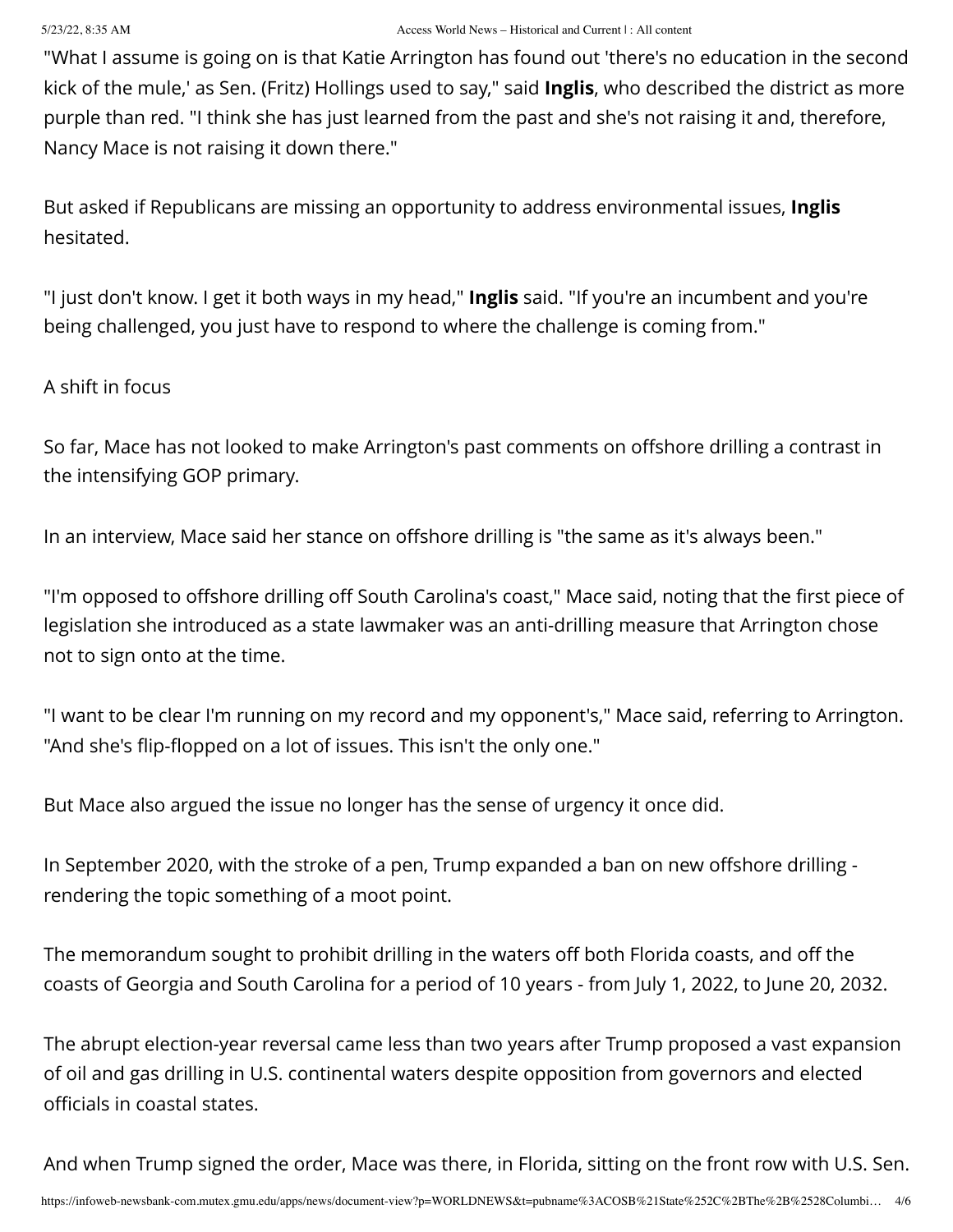Lindsey Graham, R-S.C., and applauding the decision.

Like Arrington, Mace also said most of the voters she talks to are telling her their No. 1 concern is inflation, along with the economy.

Former 1st District Congressman Sanford, who lost the 2018 GOP primary to Arrington, warned that Republicans should not look the other way on quality of life issues, which includes talking about flooding, drilling and other environmental topics.

"I think it's a mistake within a Republican primary to cede to Democrats the environmental issues," Sanford said. "To voters of the 1st District, the environment has much to do with what attracted them to the area in the first place and it's what has kept them there."

Jordan Ragusa, a political scientist at the College of Charleston, said South Carolina Republicans also tend to care deeply about the environment in a way that is not seen in other similarly deep red states.

Gov. Henry McMaster, for example, pushed back against Trump's ban on offshore drilling, along with Attorney General Alan Wilson. Both are Republicans.

But Ragusa argued the nationalization of U.S. House races has taken hold in this particular Republican primary race, where the 1st District race is also once again a test of Trump's grip on the GOP.

Trump endorsed Arrington in the contest over Mace, the incumbent. The former president further affirmed his support for Arrington when he held a March 12 rally in Florence to boost her candidacy.

And because primaries tend to draw a smaller, but more ideological and more politically active set of voters, Ragusa said that this electoral reality is bound to influence which issues are getting discussed now.

"Given that dynamic, in the primary it's all about who's a Republican," Ragusa said. "And there are transformations going on within the Republican Party right now about what it means to be a Republican."

Already there are early signs that the Democrat in the race is eager to make her position on the environment an issue in the general election, regardless of which Republican candidate she faces.